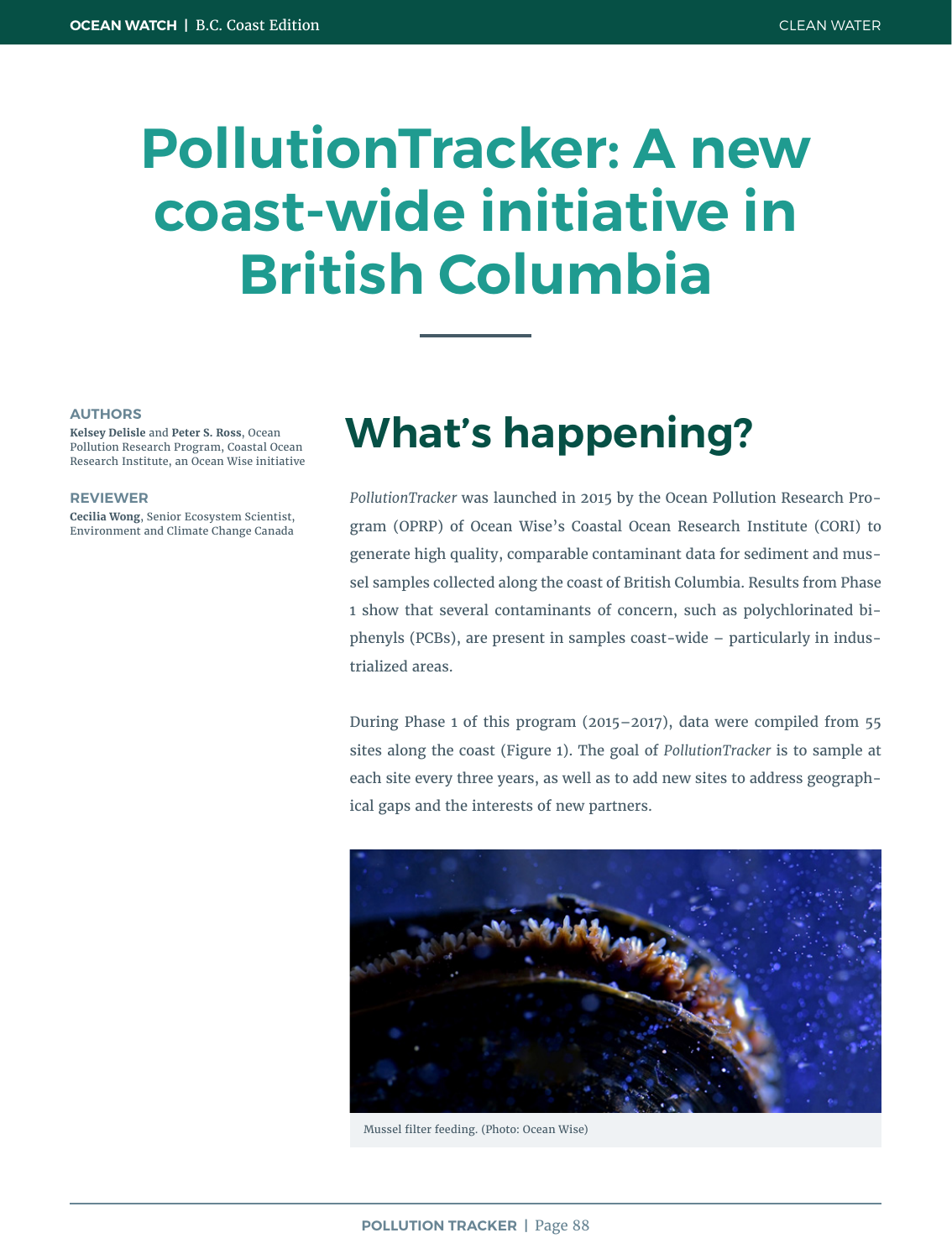

Sampling bottom sediment and mussels. (Photos: *Ocean Wise*)

Sediment and mussels (*Mytilus sp.*) were collected in collaboration with government agencies, port authorities, community groups, and First Nations, and samples were submitted to specialized laboratories for high quality contaminant analysis. Samples were analyzed for over 400 contaminants, including hydrocarbons, flame-retardants, pesticides, pharmaceuticals and personal care products, and microplastics.

Bottom sediments are widely used to evaluate contaminant inputs into aquatic environments, as they are regarded as both contaminant 'sinks' and as potential 'sources' for adjacent food webs. Mussels are useful for monitoring as they are immobile, they are exposed to all of the contaminants present in the surrounding water, and they do not tend to metabolize contaminants.



Figure 1. Phase 1 of *PollutionTracker* includes 55 sites along the coast of British Columbia.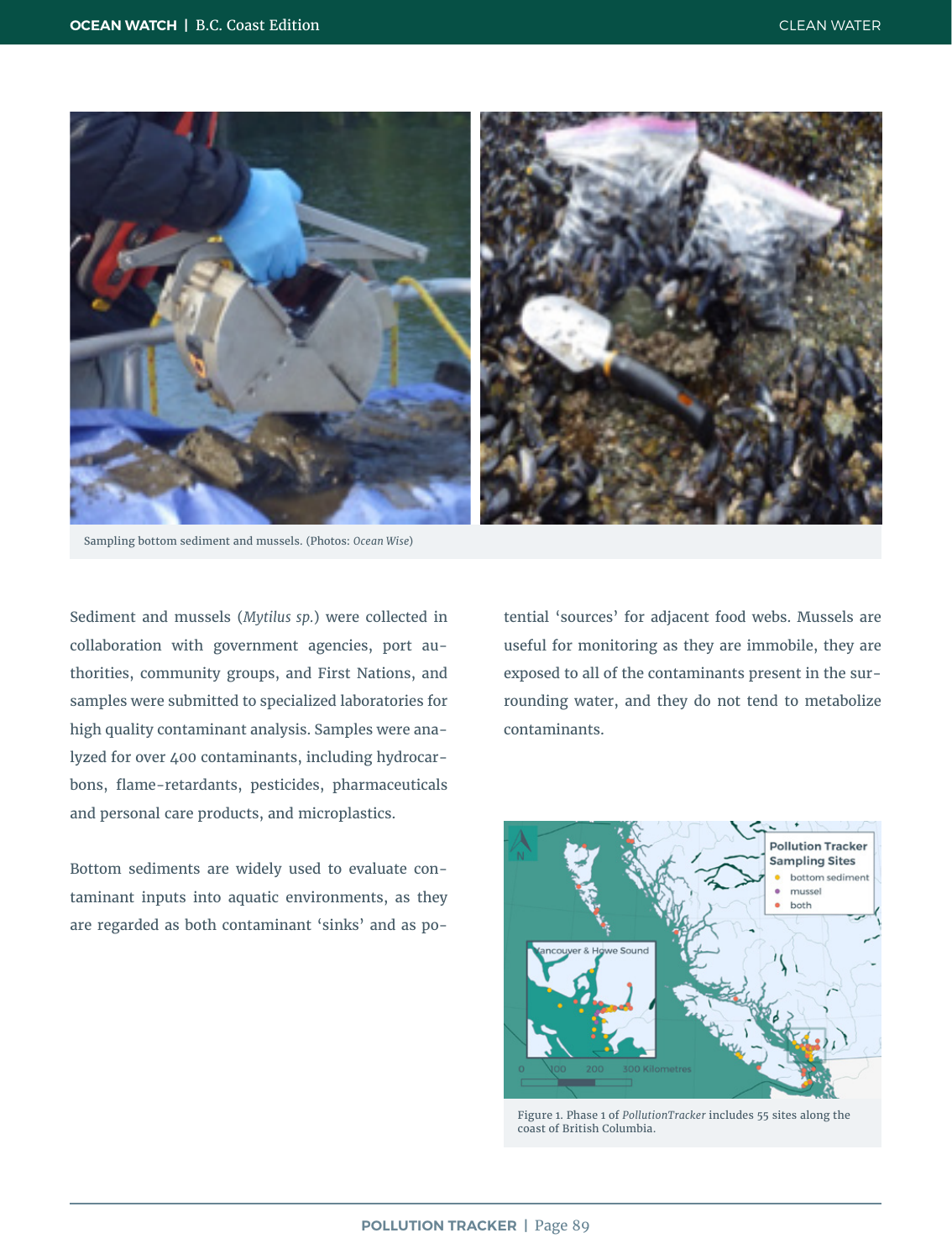### **Why is it important?**

A multitude of chemicals and other contaminants are released or deposited into the marine environment on a continual basis. Contaminants may be of local or global origin, as both chemical and physical con-

taminants can be transported over long distances by oceanic and atmospheric currents. Monitoring helps to identify the priority pollutants of concern in coastal environments, locate potential sources, and inform

#### **PollutionTracker tiered approach**



Figure 2. The *PollutionTracker* tiered approach to sample analysis. As high resolution contaminant analysis is costly, different options were provided to partners and choices reflect partner interests, current and historical anthropogenic activities in the region, and available funds. Tier 3 level analysis includes over 400 contaminants.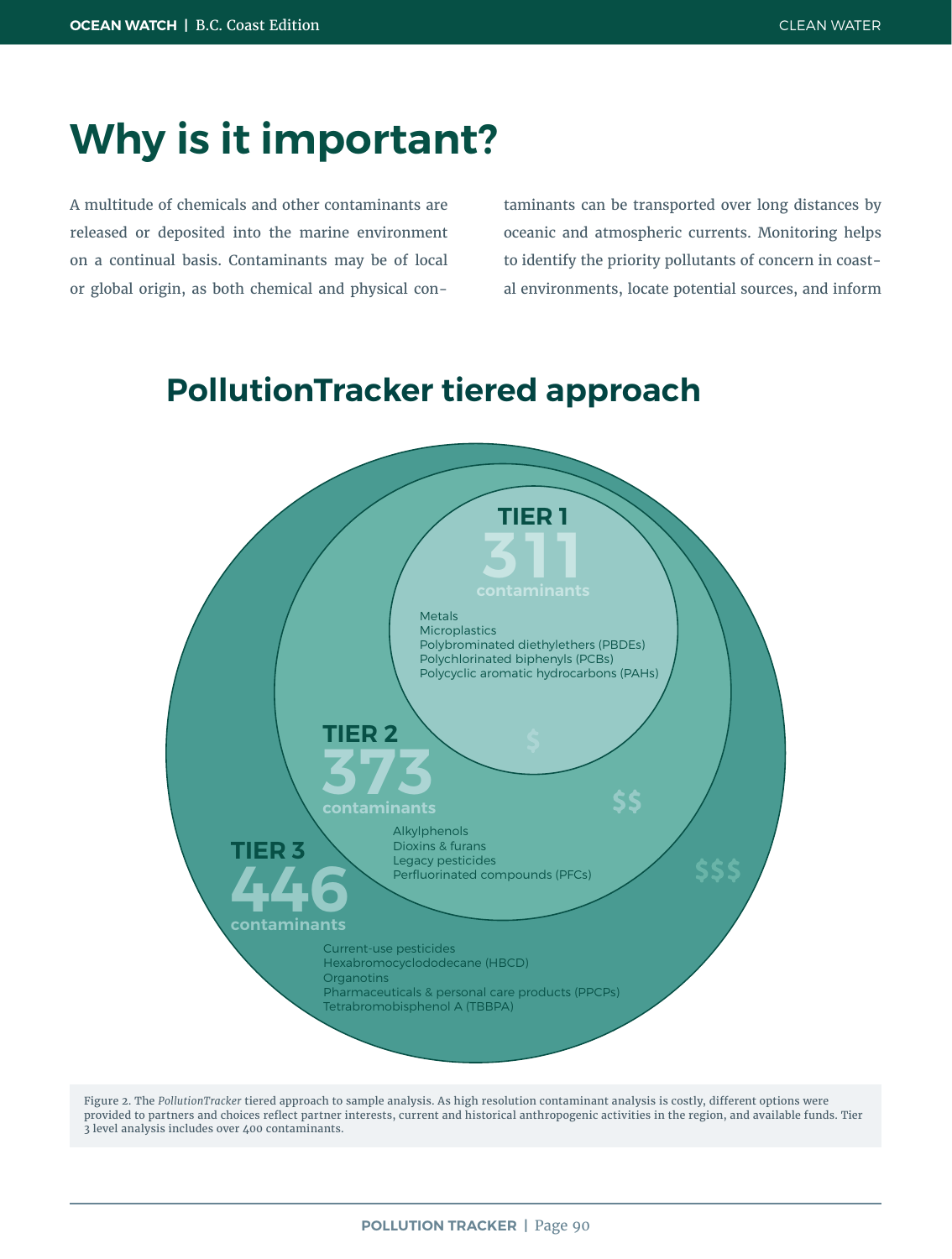source control practices. *PollutionTracker* can include testing for over 400 contaminants (Figure 2).

British Columbia relies on a healthy marine environment – ecologically, culturally, and financially. Pollution threatens the relationships between humans, wildlife, and the marine environment and puts the existence of all marine organisms at risk. Some chemical contaminants, such as PCBs, accumulate in the marine food chain and are known to cause developmental, immunological, and reproductive impairment in animals. British Columbia's killer whale populations are among the most PCB-contaminated marine  $m$ ammals in the world, $1$  and contaminants have been identified as a threat to the recovery of all four British Columbia killer whale populations. The potential effects of many newer contaminants are largely unknown, as is the extent of their presence in the B.C. marine environment.

#### **What is the current status?**

Contaminant data from 51 of the 55 sites sampled along the coast have been collated and analyzed, and a summary of these results is available online at <http://pollutiontracker.org/>

Both legacy and current-use contaminants were detected in *PollutionTracker* samples. Legacy contaminants are those that are no longer being produced or used in new products in Canada, but that tend to persist in the marine environment (e.g., PCBs, tributyltin, and organochlorine pesticides), and these compounds were widely detected along the coast. Newer contaminants – such as the flame-retardants hexabromocyclododecane (HBCD) and tetrabromobisphenol A (TBBPA), current-use pesticides, and pharmaceuticals and personal care products – were also detected in some samples but were less widespread.

Total PCB concentrations in sediment and mussel samples varied along the B.C. coast (Figure 3). The highest PCB concentrations were found in industrial-

ized and port areas. Despite their persistence, PCB concentrations have been declining in the marine environment since regulations were put in place. For example, concentrations measured in blubber biopsies from free-ranging harbour seal pups in Puget Sound, USA, declined by 81 percent between 1984 and 2003.<sup>2</sup>

Levels of PCBs measured in mussels did not necessarily correspond to levels measured in bottom sediments at a given site (i.e., while PCB levels in sediment were high relative to the other sites, levels in mussels from the same site may have been low relative to other sites, or vice versa). This likely reflects the partitioning of PCBs between bottom sediments and the water column. The specific PCB composition, bottom sediment characteristics, and the amount of particulate matter in the water column all affect the degree to which PCBs will adsorb to particulate matter, thereby affecting their uptake by mussels from the water column.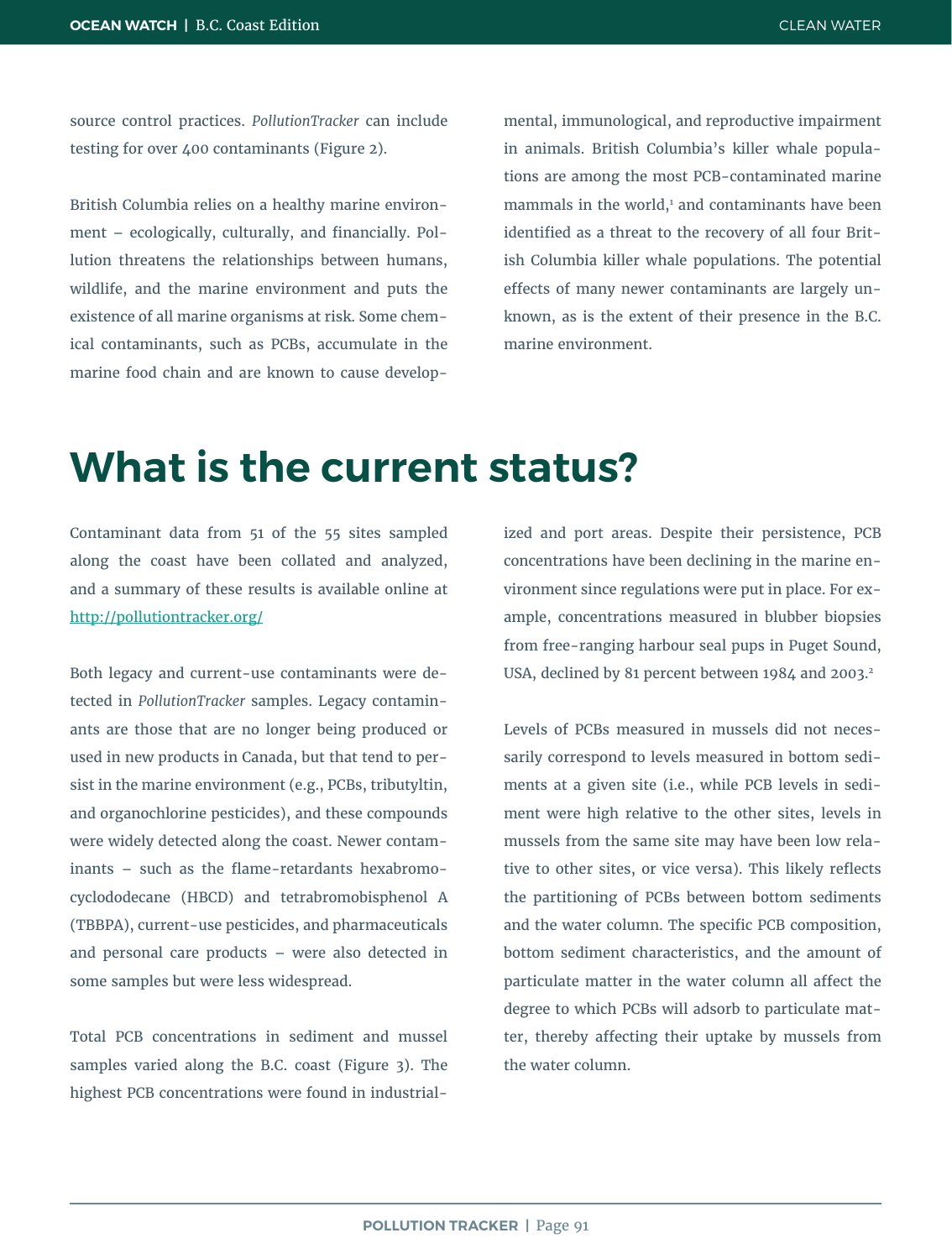



Figure 3. PCB levels varied along the B.C. coast, but the highest levels in sediment and mussels were found in Victoria Harbour, reflecting historical releases abd a vulnerable receiving environment. Data Source: *PollutionTracker.org*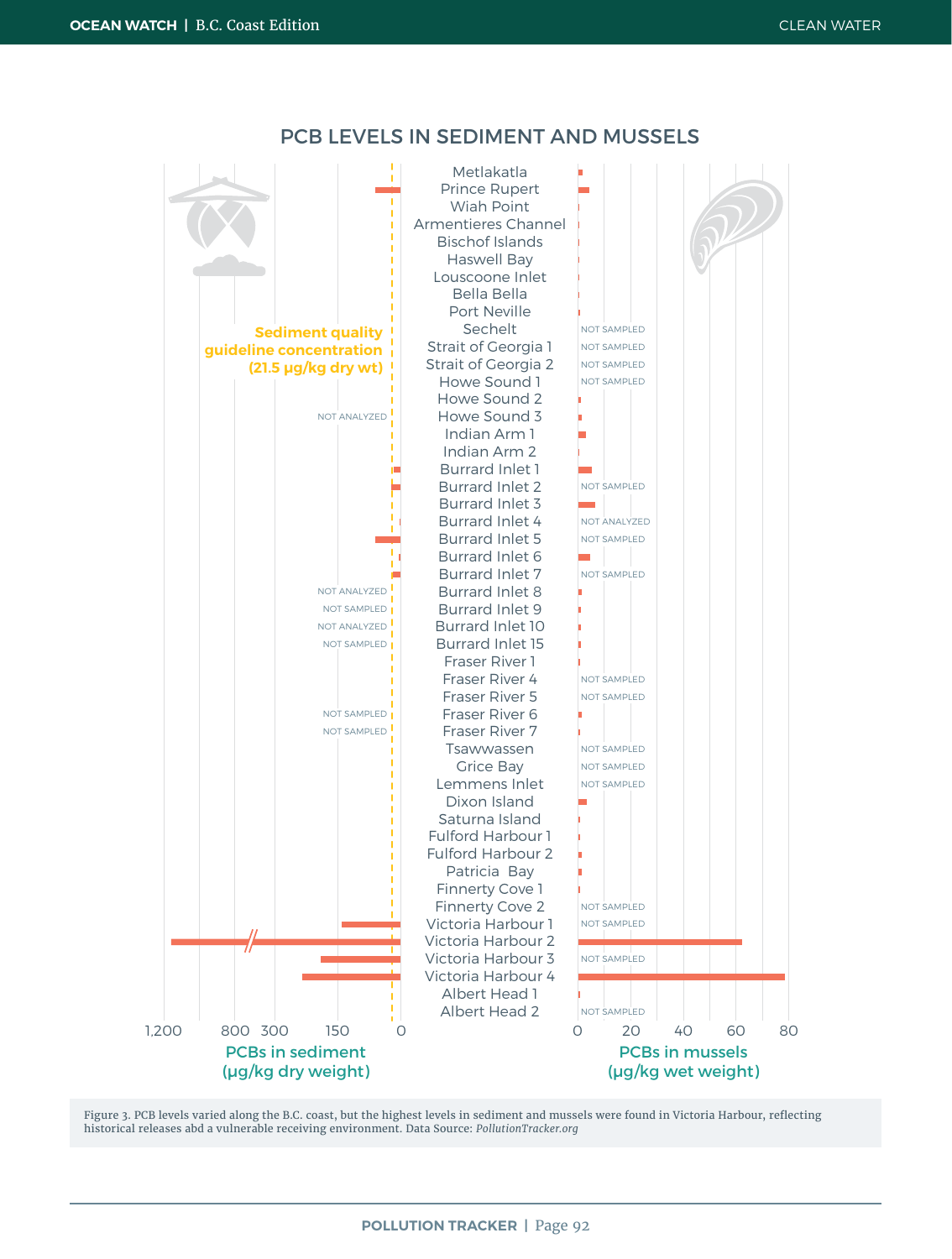### **What is being done?**

Prior to the launch of *PollutionTracker*, a coast-wide pollutant monitoring program did not exist for British Columbia. Although individual groups and agencies carry out monitoring for specific parameters in localized areas, *PollutionTracker* aims to create an integrated, coast-wide initiative that provides high quality and comparable contaminant data across space and time.

There are a number of laws and regulations that address the sale, transport, use, disposal, and/or cleanup of different chemicals or pollutants, all of which have implications on the state of the coastal environment. On an international scale, the Stockholm Convention aims to protect human health and the environment from persistent organic pollutants (POPs) by mandating that its signatories discontinue use of certain chemicals. The original twelve POPs covered by the Stockholm Convention include PCBs, dioxins, furans, and several organochlorine (legacy) pesticides. Today, 33 POPs are listed under the Convention. In Canada, the Canadian Environmental Protection Act (CEPA), Health Canada, and Environment and Climate Change Canada (ECCC) control the use, importation, manufacture, storage, and release of toxic substances.

Once released into the environment, the relative health of coastal environments is often evaluated using environmental quality guidelines, which serve to identify specific contaminants of concern, characterize risks to biota, and guide remediation. Environmental quality guidelines are issued federally by the Canadian Council of Ministers of the Environment (CCME) and provincially by the Ministry of Environment in British Columbia. For PCBs, sediment quality guidelines protective of marine aquatic life are available, but a guideline for PCBs in tissues (e.g., mussels) is not available.

PCBs have long been a priority contaminant of concern in the environment. The import, manufacture, and sale of PCBs were banned in Canada in 1977. However, limited continued use in certain types of equipment, contaminated sites, long range transport from other parts of the world, and cycling in the environment all underscore the threat that PCBs continue to pose.



Electrical transformers manufactured prior to 1977 may still contain PCBs. (Photo: Wikipedia)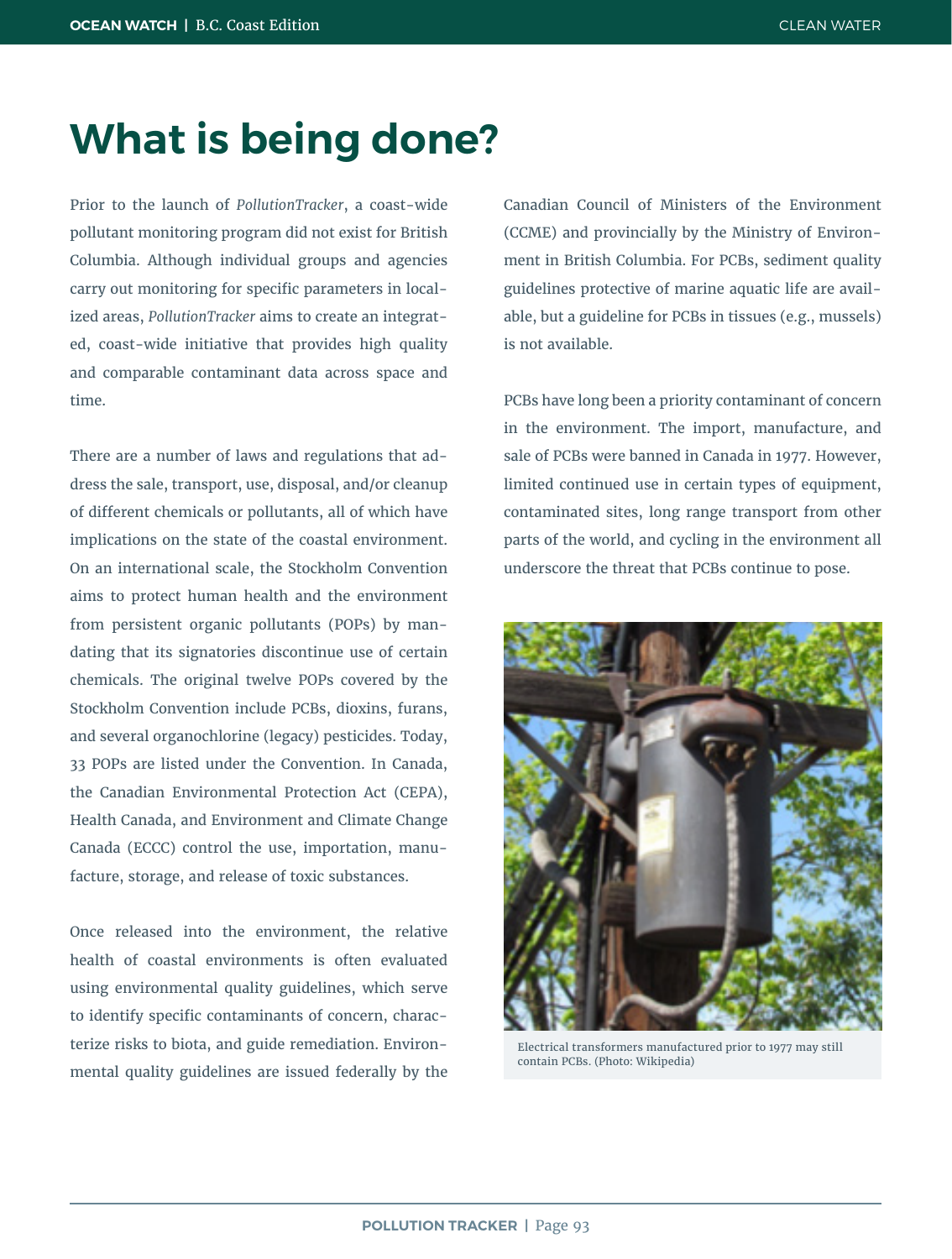## **What can you do?**

#### **Individual and Organization Actions:**  $\frac{1}{2}$

- Learn more about contaminants of concern using the resource links below.
- Reduce or eliminate the use of toxic chemicals and single-use plastics around the household and garden.
- Recycle and dispose of waste responsibly.
- From Health Canada:
	- Never burn wood that has been treated or painted, since burning materials that contain PCBs can create dioxins and furans.
	- If you are at risk for exposure to PCBs in the workplace, be sure to take appropriate safety precautions and follow all prescribed decontamination procedures.
	- Follow regional/provincial/territorial advice about limiting your consumption of wild game and sports fish. In addition, you can prepare game and sports fish in a way that minimizes your exposure to PCBs. Discard the inner organs and remove the skin and all visible fat. Broil, bake, boil, or grill the flesh, but avoid frying as this cooking method retains the fat.
- *• PollutionTracker* is dependent on partner funding and involvement. If your community or organization is interested in becoming involved in *PollutionTracker*, please [contact us](mailto:oceanpollution@ocean.org?subject=Pollution%20Tracker) at [oceanpollution@ocean.org](mailto:oceanpollution%40ocean.org?subject=).

#### **Government Actions and Policy:** 血

- Invest in monitoring and research to better understand the risks posed by current and emerging chemicals of potential concern.
- Develop regulations to prohibit and control the production, use, and disposal of contaminants.
- Share data and publish science to inform consumer decisions and responsible business planning.